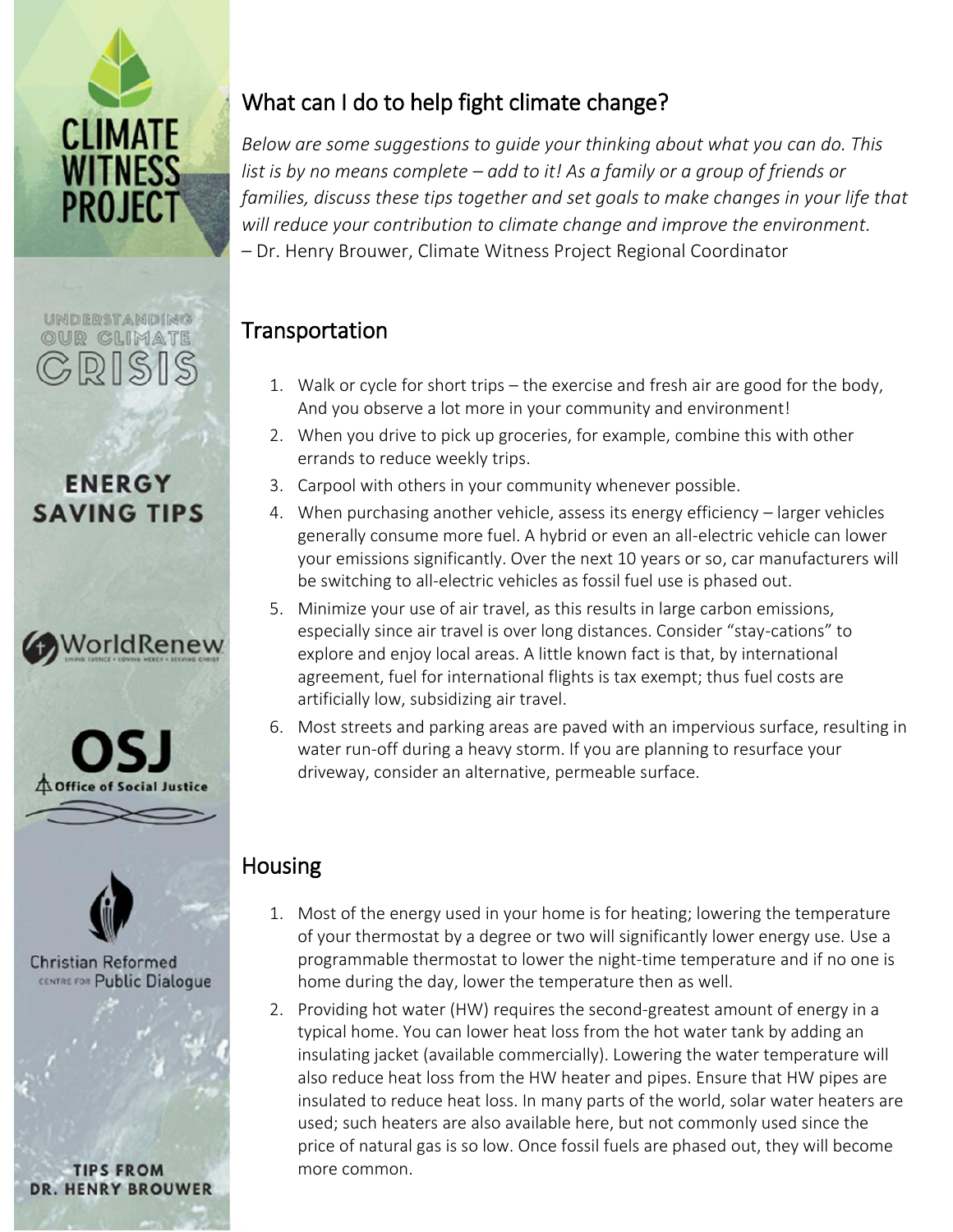understanding<br>OUR CLIMATE





Housing



DR. HENRY BROUWER

- 3. Check all doors and windows for broken/defective seals and replace as needed to reduce heat loss.
- 1 do to help fight climate changes are to help fight climate change of the help fight climate changes and doors, look for energy-efficient ones having a good **ELIMIATE** energy and make your home more comfortable – think long-term! thermal break and triple glazing. They may cost more up front but will save
- **WIINESS** 5. If possible, add extra insulation to the attic. Adding more to the walls may involve **Families,** *tope* **in Fermilies** of professional help. Also, don't forget the basement. In many older homes, **TINUJEUT to contribution** basements are not insulated and you can lose as much as 25% of your heat.
- From Brow Brow Brouwer, Coordinate Regional Coordinate Regional Coordinator Regional Coordinator Brown Brown Brown Brown Brown Brown Brown Brown Brown Brown Brown Brown Brown Brown Brown Brown Brown Brown Brown Brown Brown heat from the outside air or the ground into the house (during the winter) and can cool your house in the summer. As fossil fuels are phased out, heat pumps will be the main technology for heating homes (and other buildings); they can also be used for heating water for domestic use.
	- $\sim$  KS II  $\approx$  U  $\approx$  these come in a wide variety of shapes and sizes. Look for ones with a light output of 100 lumens/watt or higher. 7. Replace incandescent and fluorescent light bulbs with energy-efficient LEDs;
	- 8. Install motion sensors to turn lights off when no one is in the room.
	- errands to reduce when replacing appliances, look for the most energy-efficient ones. When **ENERG T** disposing of old refrigerators, AC units or freezers, be sure to bring them to a  $\bf 5AVING~TIPS$  centre where the refrigerant is removed safely, as they are powerful greenhouse vehicles gases and can stay in the atmosphere for many years.<br>The access and can stay in the atmosphere for many years.
	- 10. Install solar panels on your roof if it has a suitable orientation (and if you have car money). We chielening is now possible in many jurisdictions, this means the<br>the surplus electricity you generate can be fed into the grid and you can then  $\sum_{n=1}^{\infty}$  WOTIGIKENEW (your smart meter works in both directions). the money). Net metering is now possible in many jurisdictions; this means that draw electricity from the grid as needed, paying only for excess energy used
		- 11. If your property has sufficient room, plant native trees and shrubs to provide shade and a habitat for wildlife. Trees are extremely important for keeping the surroundings cool on a hot day – God's natural air conditioners!
	- 12. Compost all your own yard and kitchen waste in a back corner of your yard. to the extreme the compost over on a regular basis will speed the composting operation and provide you with a rich, nutritious compost for your garden. This reduces the need for compost pick-up by the municipality, thus lowering the cost to transport need for compost pick-up by the municipality, thus lowering the cost to transport it to the composting station.

### Food

- tian Batarmad and a degree of the space for a garden, grow your own food! It tastes great, it's easy to tian Reformed<br>Eree Public Dialoque The night-do, and it allows you to work outside. Plus you can engage your children in this is day, day, day, activity. It's amazing how much food can be produced in an urban garden. If a space is unavailable, consider establishing a community garden at your local <sup>th</sup> the homes from the home church or in a nearby vacant area. This is also a good way to get to know your an insulation insulation insulation insulation insulation in the water of the water of the water of your excess produce can temperature will also reduce heat loss frozen for winter use.
- Ensure that HW pipes are insulated to reduce heat loss. In that that is many parts of the grower and the set of the grower and the set of the grower and the the world, solar water are used; solar meaters are government in the world.<br>
food is usually of high quality. Another option is to join a food-share organization TIPS FROM that connects local growers with consumers and provides weekly fresh in-season  $\mathcal{L}$  . Check all doors and windows for broken/defective seals and replace as  $\mathcal{L}$ fruits and vegetables.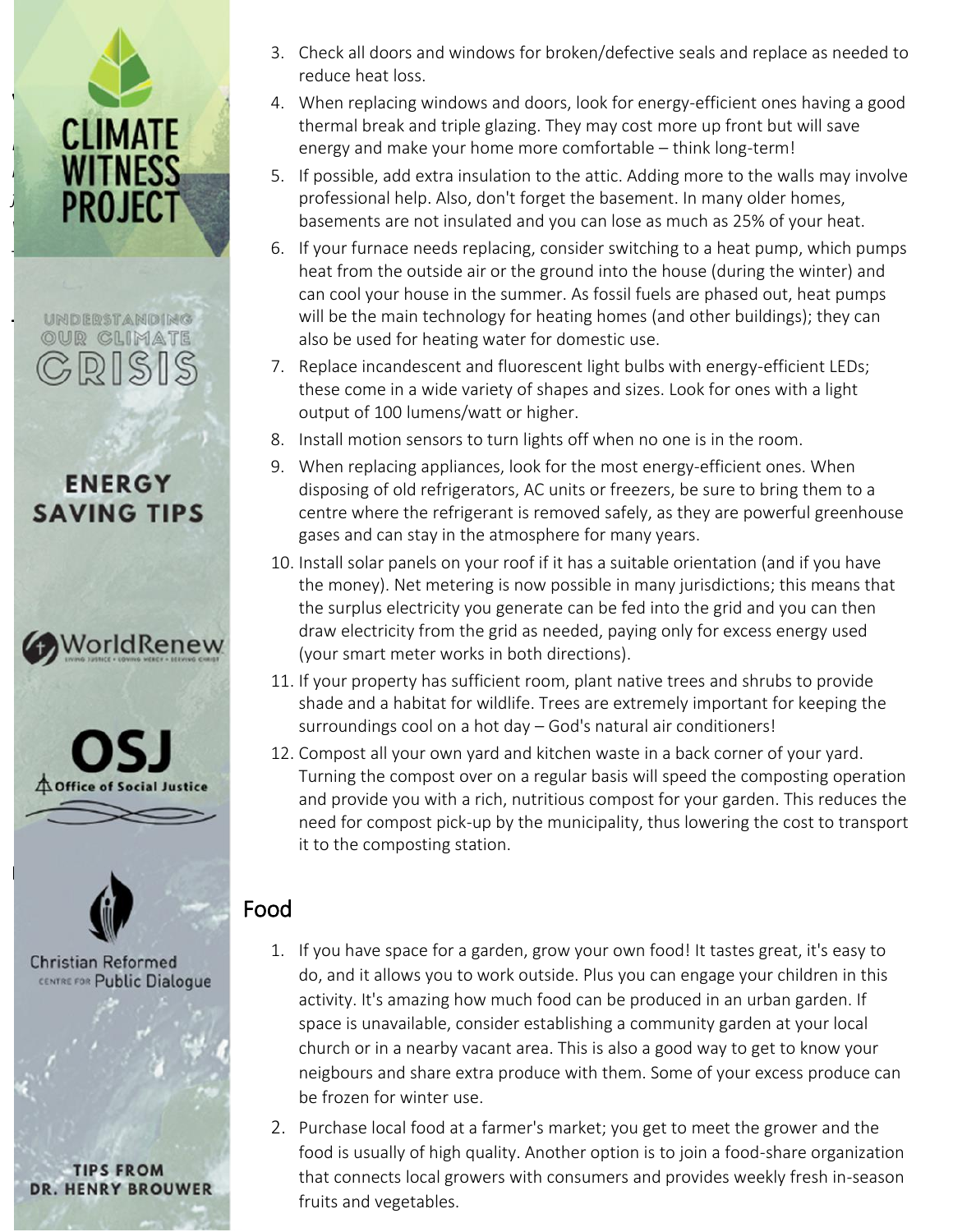

## UNDERSTANDING OUR CLIMATE  $R$

**ENERGY SAVING TIPS** 







**Christian Reformed** CENTRE FOR Public Dialogue

**TIPS FROM DR. HENRY BROUWER** 

- 3. Eat low on the food chain (mostly fruits, grains, beans, nuts, vegetables). Not only do these foods require less processing, they normally would be less contaminated with agricultural chemicals than meat, as animals tend to bioaccumulate toxins. When using meats consider the environmental impact of raising the animals. Industrial operations can add significantly to greenhouse gas emissions.
- 4. If possible, purchase food with minimal packaging to reduce single-use plastics. Bring your own containers if allowed. Request your store manager to use biodegradable packaging.

### Manufactured Goods

All purchased goods contain embedded energy. They require resources in the form of minerals, metals, polymers, etc., along with energy, water, labour, packaging and so forth. Be a discerning shopper and consider such questions as: Are the goods produced ethically? Are they durable? Are they produced locally? Were the workers paid a living wage? How was the waste disposed? Is the packaging recyclable? What happens to the goods at the end of their life cycle? Whenever buying or discarding goods, consider the four R's:

*Refuse* – do you really need it?

*Reuse* – can you reuse it yourself? Or could someone else reuse it? Give it to a thrift store!

*Repair* – rather than throwing it out, could it be repaired (e.g. appliances, clothing)?

*Recycle* – can the item be recycled to recover metals or plastics, etc.? It is also very important to recycle electronic devices properly to recover the rare elements used in these devices.

## Place of Employment

The places where we work, whether in industry, housing, hospitals, universities, schools, churches, etc. all use energy, variety of resources and create waste. Each place of employment will likely have many opportunities to use these resources better and more efficiently. Your place of employment could organize a group of interested individuals to spearhead a campaign to examine what can be done to lower the carbon footprint of the operation. There also may be grants available to assist with capital costs. Here are a few suggestions:

- 1. Encourage employees to make suggestions via a suggestion box. Acknowledge suggestions and reward those whose ideas are implemented.
- 2. Do an energy audit of your facilities; this can be done in-house if you have competent people, or you can ask your local utility company to do an audit.